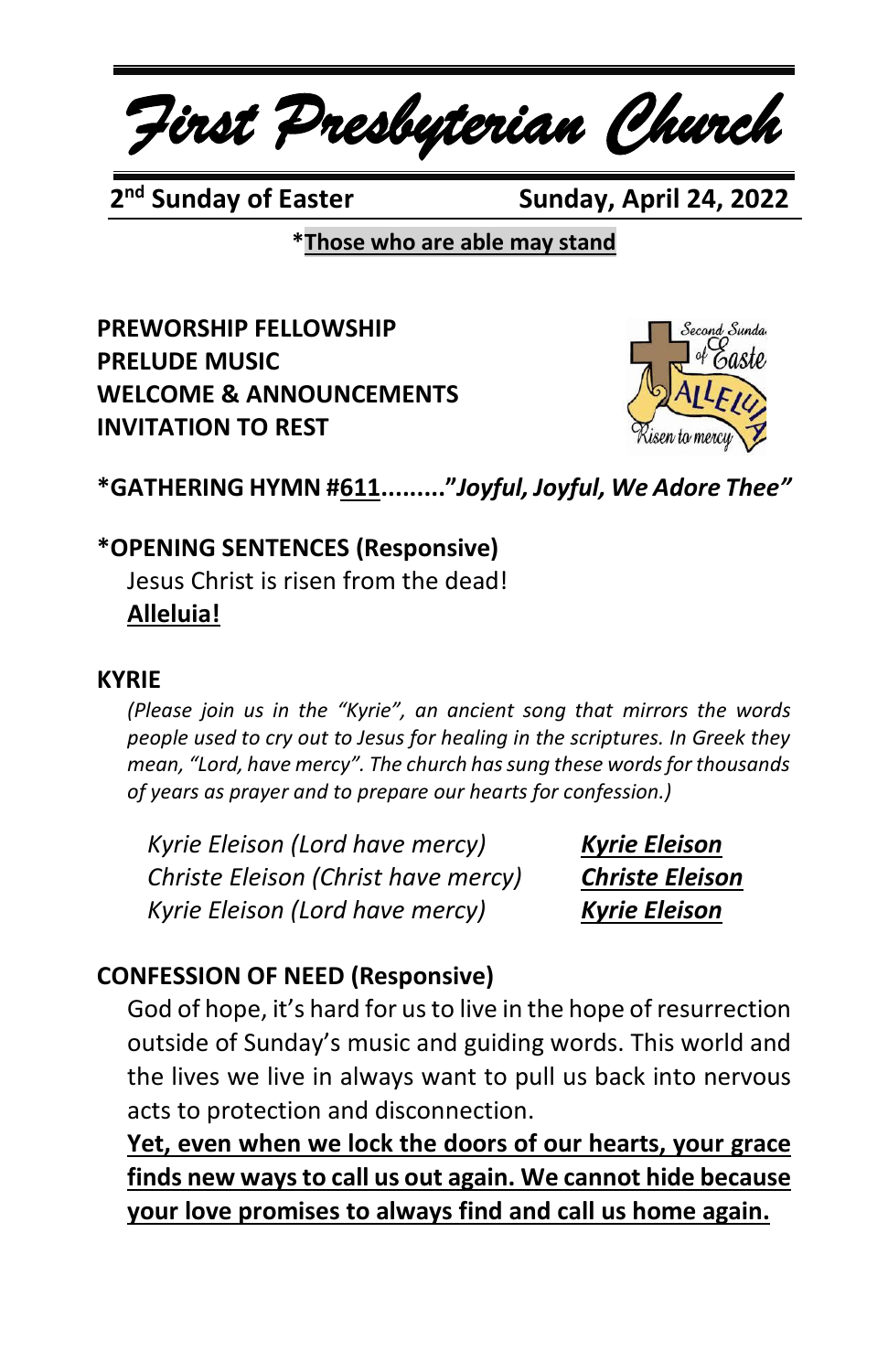Therefore Lord, we confess we need you to search our hearts and help us lift up the anxiety and fears that work to smother the generosity and love you call us to give freely to all. **Help us acknowledge before you how we hold back so that you might carry them away from us again. Only you can give us the resurrection hope we still look for every day.**

### **KYRIE**

*Kyrie Eleison (Lord have mercy) Kyrie Eleison Christe Eleison (Christ have mercy) Christe Eleison Kyrie Eleison (Lord have mercy) Kyrie Eleison*

## **SILENCE FOR CONFESSION AND RESTING IN GOD'S GRACE**

## **DECLARATION OF GRACE (Responsive)**

How are the dead raised?

Through the death and resurrection of Jesus, our weakness gives way to power, our dishonor disintegrates into glory, and we are raised with Christ as Christ is raised in us.

This is Gospel.

**In Jesus Christ we are Forgiven.**

**RESPONSE HYMN #647......................................."***Give Thanks"*

## **\*SHARING THE PEACE OF CHRIST**

The Peace of Christ be with you! **And Also, with you!** Let us share a sign of God's peace with one another.



# **PRAYER FOR ILLUMINATION (Unison)**

**Holy Spirit, help us hear your voice beyond our inability to hear and understand your word beyond any speaker's ability to explain. Through your word, speak to our hearts even if our heads are not ready to listen. Amen.**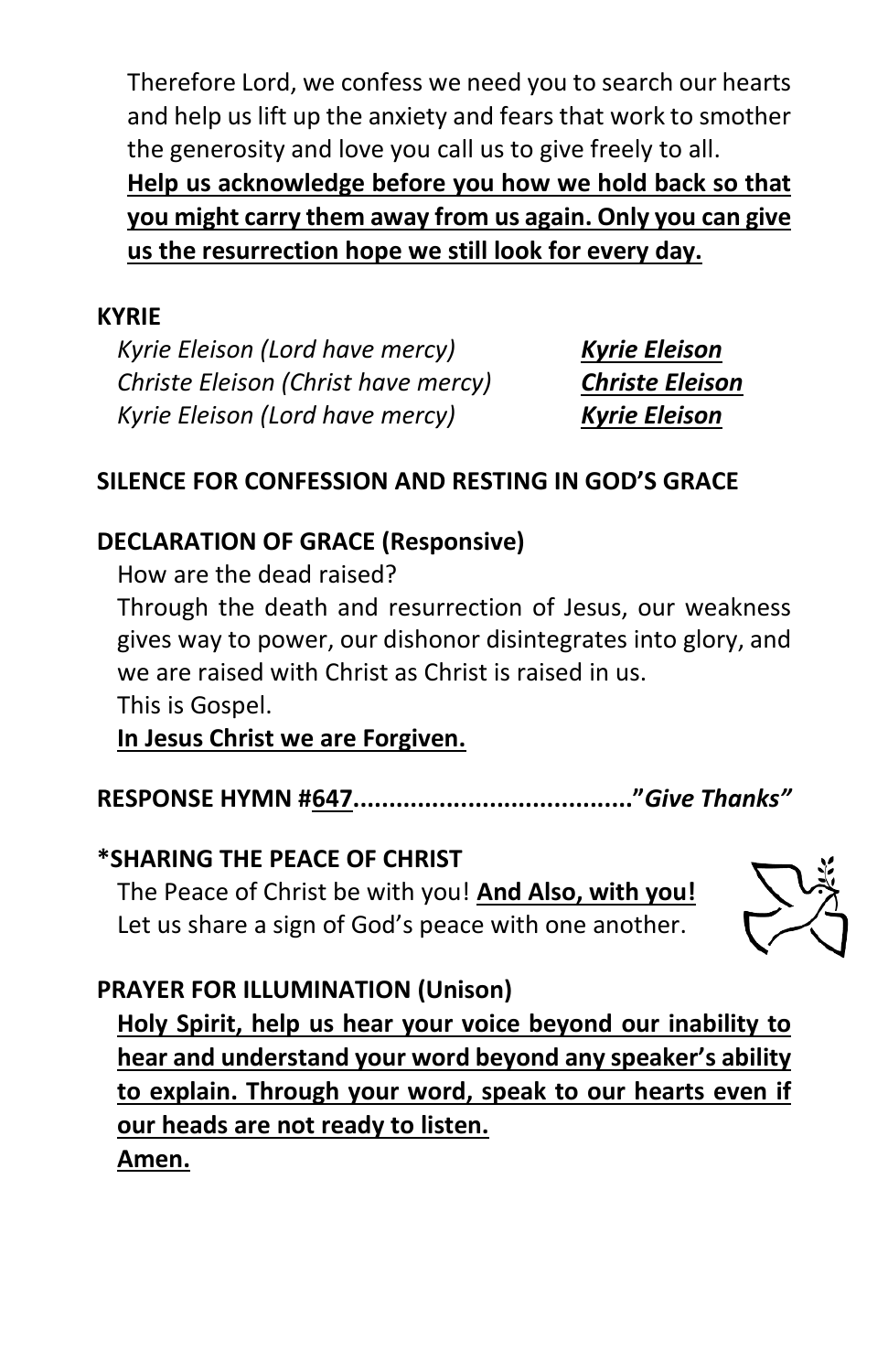#### **SCRIPTURE**

**FIRST READING ...............................Psalm 118:14-29 (pg 626)** *Leader: The Word of the Lord.* **People: Thanks be to God!**

**GOSPEL READING....................................Mark 16:6-8 (pg 55)** *Leader: The Word of the Lord.* **People: Praise to You, O Christ**

#### **SERMON** *When You Still, Haven't Found What You're Looking For*

 *Rev. Michael Ozaki*

#### **SILENCE FOR REFLECTION**

**\*HYMN OF THE DAY #366...................................***"Love Divine"*

#### **PRAYERS OF THE PEOPLE** Lord in your Mercy. **Hear our Prayer.**

**THE LORD'S PRAYER (forgive us our "sins")**

**\*CLOSING HYMN #634............................"***To God Be the Glory"*

 **\*DISMISSAL (Responsive)** Go in peace to love and serve the Lord. **Thanks be to God. Amen.**

*\_\_\_\_\_\_\_\_\_\_\_\_\_\_\_\_\_\_\_\_\_\_\_\_\_\_\_\_\_\_\_\_\_\_\_\_\_\_\_\_\_*

**\*POSTLUDE**